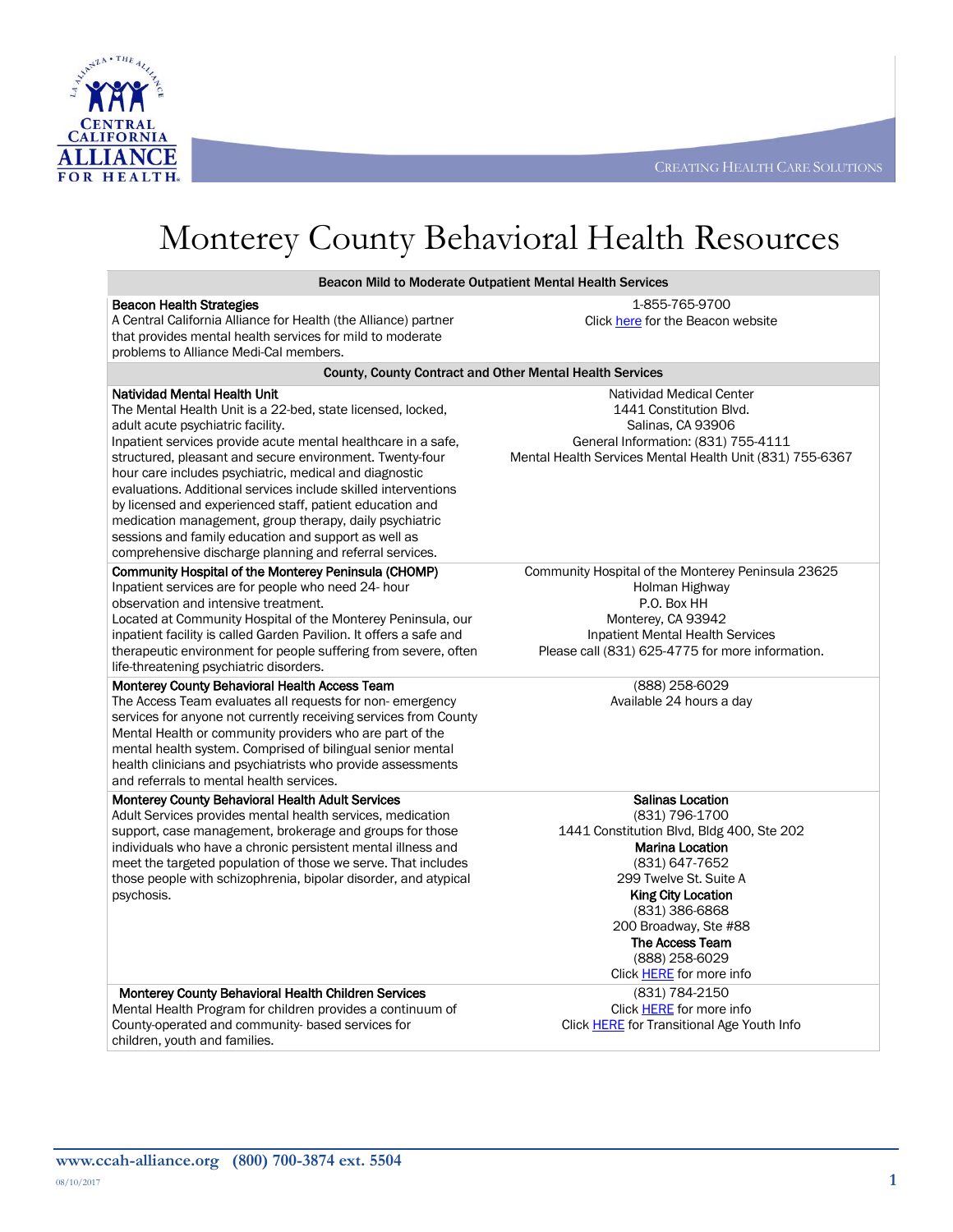### Monterey County Mental Health, 24hr Crisis Intervention

If you are experiencing a mental health crisis, please call 911 and request to speak with an officer who is Crisis Intervention Trained (CIT Trained) to handle psychiatric emergencies and crisis. You can also call the Mental Health Crisis line at Natividad Hospital at (831) 755-4111 and ask to speak to a member of the Crisis Team.

## Catholic Charities

We offer general clinical counseling for individuals (children, adolescents and adults), couples, and families. We also offer extended bereavement counseling and marital counseling.

## Community Hospital of the Monterey Peninsula (CHOMP)

Our goals are to help you and your family function well, be healthy, and work on your treatment goals. Treatment starts with an appointment and an evaluation. Treatment can take the form of individual, family, or group therapy, medication management with a psychiatrist, support, education, referrals, and other options. Our clinical staff includes psychiatrists, child adolescent psychiatrists, a psychiatric nurse practitioner, neuropsychologist, psychologist, licensed clinical social workers, and licensed marriage and family therapists.

#### Community Human Services (CHS) Family Services **Centers**

Mental health counseling is available for adults, children, couples, and families at CHS' Family Service Centers. Counseling is provided by licensed therapists and clinically supervised interns.

### First Presbyterian Church

Mental Health Services New Hope Counseling **Ministry** 

## Interim Inc.

Interim, Inc. provides services for adults who have psychiatric disabilities. This includes: affordable housing, residential treatment, social support, homeless outreach and support, family outreach, and supported education and employment.

#### National Alliance on Mental Illness (NAMI) of Monterey **County**

NAMI advocates for access to mental health services, treatment, support and research They are committed to raising awareness and building a community for hope for all of those in need.

# Sunrise House

Mental Health Services Counseling for Teens & Families Bilingual counselors 24-hour crisis phone line Premarital counseling for minors Anger Management Couples counseling

# The Village Project, Inc.

Mental Health Services include: Counseling for Children and Families, Individual Adult Counseling and Couples **Counseling** 

# **YWCA**

A staff of marriage and family therapists, interns, and trainees provide counseling for individuals, couples, families and children. Our trained counselors assist our clients with the courage to dream of a better life.

Crisis Phone Numbers: 24hr Crisis Line (831) 755-4111 Suicide Prevention Hotline (bilingual) 877- 663-5433 Domestic Violence Crisis Line (bilingual) (831) 372-6300 Family Help Line (bilingual) (831) 339-8228 Sunrise House Crisis Line for Youth (bilingual) (831) 758-3302

> (831) 393-3110 922 Hilby Ave., Ste C Seaside, CA 93955 Click **HERE** for more info

Adult Partial Hospitalization Program (831) 658-3030 Outpatient Mental Health Services (831) 625-4600 (800) 499-5135 (toll-free) www.chomp.org

> (831) 757-7915 433 Salinas Street Salinas, CA 93901 (831) 394-4622 1178 Broadway Seaside, CA 93955

# www.chservices.org

(831) 422-7811 ext. 130 Call to make an appointment

www.fpcsalinas.org

Interim Inc. Office Phone: (831) 649-4522 PO Box 3222 Monterey CA 93942 www.interiminc.org

> (831) 375-6264 PO Box 295 Monterey CA 93942

www.namicalifornia.org

(831) 758-3302 119 Capitol Street Salinas, CA 93901 www.sunrisehouse.org

(831) 392-1500 1069 Broadway Avenue, Suite 201 Seaside, CA 93955

www.thevillageprojectinc.org Salinas 236 Monterey St, Salinas, CA 93901

(831) 422-8602 **Monterey** 915 Hilby Ave. # 26 , Seaside, CA 93955 (831) 583-1025 www.ywca.org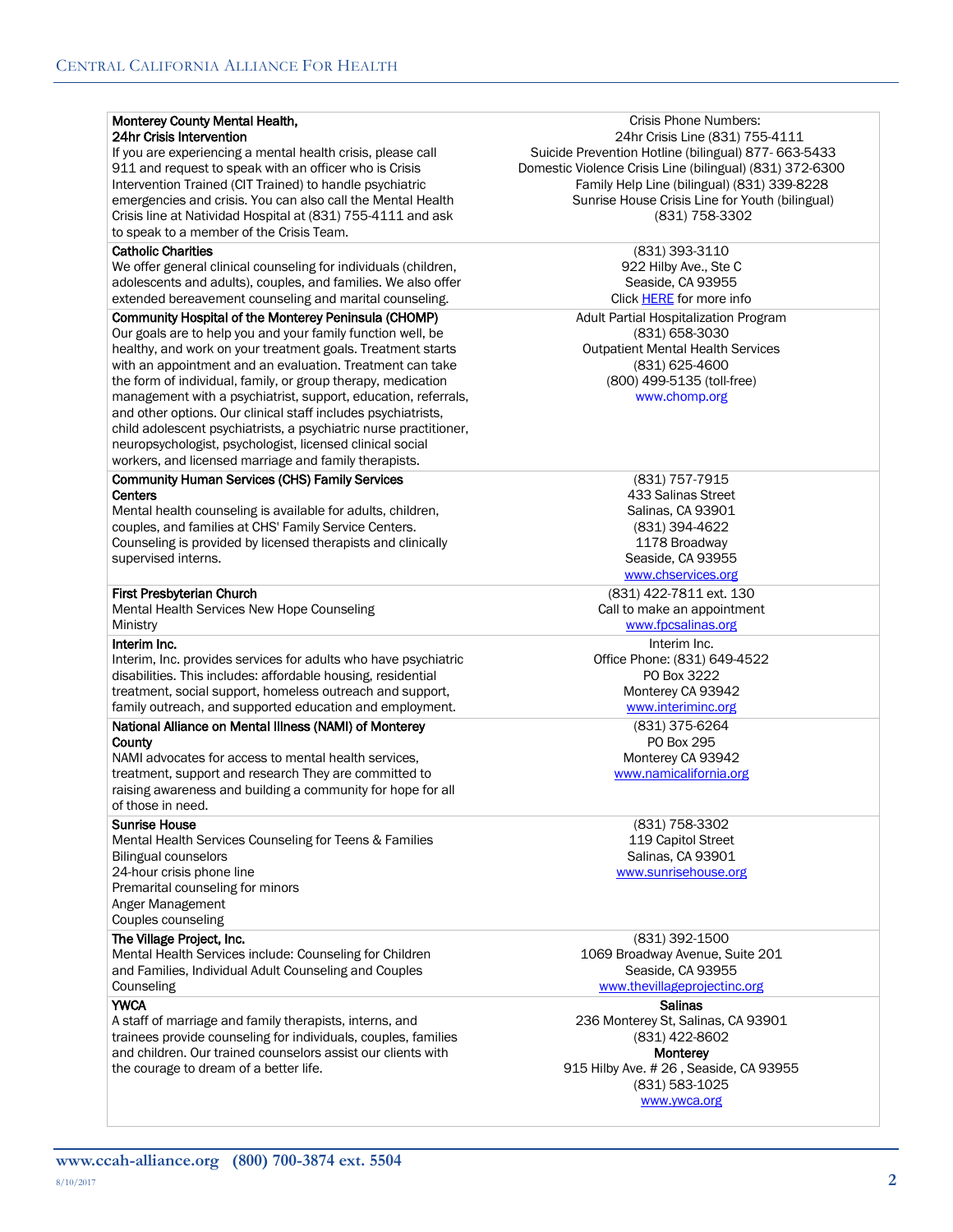| <b>Local Drugs and Alcohol Support</b>                                                                                                                                                                                                                                                                                                                                                                                                                                  |                                                                                                                                                                                                                                                                                        |  |
|-------------------------------------------------------------------------------------------------------------------------------------------------------------------------------------------------------------------------------------------------------------------------------------------------------------------------------------------------------------------------------------------------------------------------------------------------------------------------|----------------------------------------------------------------------------------------------------------------------------------------------------------------------------------------------------------------------------------------------------------------------------------------|--|
| County Alcohol and Other Drug (AOD) Program<br>Access and information for all County operated and County<br>contracted substance abuse recovery services.                                                                                                                                                                                                                                                                                                               | The Access Team<br>(888) 258-6029<br>(831) 755-4509                                                                                                                                                                                                                                    |  |
| <b>Beacon House Substance Abuse Services</b><br>Partial Hospitalization is a full-day, non-residential program<br>that focuses on arresting the addiction process as well as<br>establishing individualized relapse prevention strategies.<br>Intensive Outpatient is a half-day program that focuses on<br>accountability and affords clients the opportunity to check in<br>with staff and peers while navigating day to day life.<br>Private Pay. Private Insurance. | (831) 372-2334<br>468 Pine Ave, Pacific Grove, CA 93950<br>www.beaconhouse.org                                                                                                                                                                                                         |  |
| <b>CHOMP Substance Abuse Services</b><br>Through family counseling, group therapy, and educational<br>sessions, people learn to re-experience freedom from alcohol<br>and drugs. We help them understand themselves, the<br>disease, and how it affects family, friends, and others. We<br>help build effective coping techniques and support recovery.                                                                                                                 | <b>Recovery Center</b><br>(831) 625-4608<br>(831) 625-4600<br>(800) 528-8080<br>Free screening for substance abuse treatment is available by<br>appointment.<br>www.chomp.org                                                                                                          |  |
| <b>Community Human Services (CHS) Substance</b><br><b>Abuse Services</b><br>CHS' Substance Abuse Services offer residential and<br>outpatient substance abuse counseling and recovery options.<br>Affordable, comprehensive treatment is available for adults<br>with drug and alcohol addictions. We provide treatment from<br>the perspective that a firm foundation of physical, emotional<br>and spiritual health is vital to continued recovery.                   | Elm House<br>1001 Elm Ave., Seaside, CA 93955<br>(831) 920-1078<br>Genesis House<br>1152 Sonoma Ave., Seaside, CA 93955<br>(831) 899-2436<br>Off Main Clinic<br>1083 S. Main St., Salinas, CA 93901 (831)<br>424-4828<br>www.chservices.org                                            |  |
| Door to Hope Counseling & Substance Abuse Services<br>Individualized treatment plans with an integrated approach<br>that combines evidence-based practices including 12 Step<br>principles and practices, motivational enhancement therapy,<br>the Matrix Model, life skills, family therapy, parenting<br>education, medical treatment, seeking safety, and behavioral<br>therapy. Psychological treatments available.                                                 | 130 W. Gabilan Street Salinas, CA 93901<br>Tel. (831) 758-0181 Fax. (831) 758-5127<br>www.doortohope.org                                                                                                                                                                               |  |
| <b>Sun Street Center Counseling Services</b><br>Counseling sessions are offered in both individual and group<br>settings, with bilingual services available. In addition to<br>counseling services, we also offer residential treatment and<br>other programs that include aftercare to maximize the<br>potential for ongoing recovery with long-term abstinence from<br>alcohol and drug use. Affordable Costs, Private Pay.                                           | 11 Peach Drive, Salinas, CA (Main Office)<br>Phone: (831) 753.6001<br>Mon-Fri 9:00AM to 7:00PM<br>1760 Fremont Blvd. Suite E1, Seaside, CA<br>Phone: (831) 753.6001<br>Hours: Mon-Thurs 4:30PM to 7:30PM<br>(NO walk-in at this site, MUST contact Office)<br>www.sunstreetcenters.org |  |
| <b>Online Substance Abuse Treatment</b><br>Free Online Self Directed Treatment Program for War<br>Veterans; Self-pay for everyone else                                                                                                                                                                                                                                                                                                                                  | (877) 399-1993<br>www.onlinesubstanceabusetreatment.com                                                                                                                                                                                                                                |  |
| <b>Valley Health Associates Substance Abuse</b><br><b>Services</b><br>We are a non-profit corporation offering, prevention,<br>intervention, and multiple outpatient services for alcoholism,<br>alcohol abuse, and drug dependency. Our aim is to promote<br>wellness and a healthy productive lifestyle among those we<br>serve.                                                                                                                                      | 338 Monterey Street<br>Salinas, CA 93901<br>(831) 424-6655<br>Fax (831) 424-9717<br>E-Mail vha@redshift.com<br>www.valleyhealthassociates.com                                                                                                                                          |  |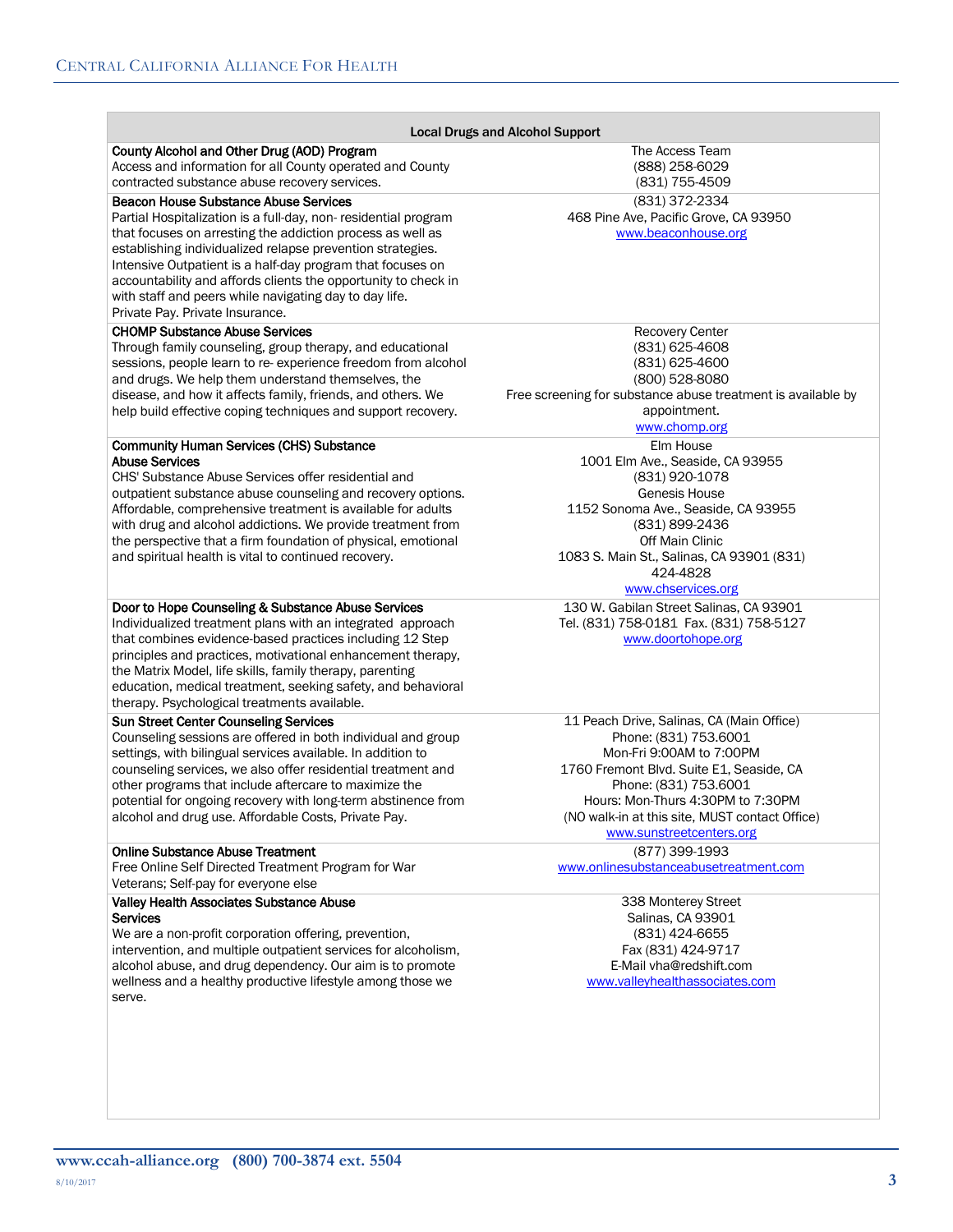|                                                                                                              | <b>Local Support Groups</b>                                |
|--------------------------------------------------------------------------------------------------------------|------------------------------------------------------------|
| AL-ANON/ALATEEN Family Groups District 18-<br>Northern California                                            | INFORMATION (24 Hours)<br>English: 831/373-2532            |
| The Al-Anon Family Groups are a fellowship of relatives and                                                  | Spanish: 831/424-6207                                      |
| friends of alcoholics who share their experience, strength, and                                              | http://www.montereycountyal-anon.org/                      |
| hope in order to solve their common problems. We believe                                                     |                                                            |
| alcoholism is a family illness and that changed attitudes can                                                |                                                            |
| aid recovery. They offer Newcomer's Meetings, Alateen                                                        |                                                            |
| Meetings and Al- Anón en Español. Daily listing of meetings                                                  |                                                            |
| online. Find a meeting that works by going online or calling.                                                |                                                            |
| Alcoholics Anonymous Monterey Bay Area Intergroup                                                            | 24 Hr Hotline: (831) 373-3713                              |
| List of daily meetings online or call 24 hour hotline.                                                       | www.aamonterey.org                                         |
| Alcoholics Anonymous Salinas Valley Area Intergroup                                                          | 24 Hr Hotline: (831) 424-9874                              |
| List of daily meetings online or call 24 hour hotline.                                                       | www.aasalinas.org                                          |
| Alcoholics Anonymous (SPANISH) Oficina                                                                       | Spanish (831) 757-8518                                     |
| Intergrupal de Salinas                                                                                       | www.aacostacentral.com                                     |
| List of daily meetings online or call 24 hour hotline.                                                       |                                                            |
| Depression Bipolar Support Alliance (DPSA) Salinas                                                           | (831) 915-7654                                             |
| support group (faith-based)                                                                                  | Contact: Kip or Rebecca Zeller (510) 206-3449              |
| This is a peer-run support group where you will find comfort                                                 | <b>Contact: Jasmine Phillips</b>                           |
| and direction in a confidential and supportive setting.                                                      | Email: dbsafpcmontereyco@yahoo.com<br>www.dbsalliance.org  |
|                                                                                                              |                                                            |
| Interim Inc.<br>MH Peer Support / Our Voices / OMNI                                                          | Our Voices (831)<br>649-4399                               |
| Our Voices in Monterey and The OMNI Resource Center in                                                       | 11:00am - 4:00pm                                           |
| Salinas is Interim's Peer-to-Peer Education Course with two-                                                 | The OMNI Resource Center                                   |
| fold goals: 1) to motivate and educate adults with mental                                                    | (831) 754-3838                                             |
| illness to take an active role in creating their own wellness 2)                                             | English Contact: Harold Hamaker, ext. 203 Spanish Contact: |
| to provide consumers with the skills to lead their peers and                                                 | Bertha Cervantes, ext. 200 Email: omni@interiminc.org      |
| their communities in a range of wellness, social, and                                                        | Address: 339 E. Pajaro Street Suite A, Salinas, CA 93901   |
| vocational activities. Please call for DPSA                                                                  | http://www.interiminc.org/omni/                            |
| support group times.                                                                                         |                                                            |
| Narcotics Anonymous Stanislaus Valley                                                                        | 24-hour Helpline SALINAS                                   |
| Groups                                                                                                       | (831) 758-1630                                             |
| A nonprofit Fellowship or society of men and women for who                                                   | MONTEREY (831) 624-2055                                    |
| drugs had become a major problem. We are recovering                                                          | http://www.monterey-sbna.org/index.html                    |
| addicts who meet regularly to help each other stay clean.<br>List of daily meetings online or call helpline. |                                                            |
|                                                                                                              |                                                            |
| <b>Overeaters Anonymous Monterey County</b><br>Intergroup                                                    | (831) 646-2311 HOTLINE<br>http://monterey.oar2.org/        |
| Overeaters Anonymous is a fellowship of individuals who,                                                     |                                                            |
| through shared experience, strength and hope, are                                                            |                                                            |
| recovering from compulsive eating (e.g.: overeating,                                                         |                                                            |
| bulimia, anorexia). For a listing of meetings, please go                                                     |                                                            |
| online or call Hotline.                                                                                      |                                                            |
| Suicide Prevention of the Central Coast                                                                      | (831) 375-6966                                             |
| <b>LOSS Support Group</b>                                                                                    | Meets in Pacific Grove and Monterey                        |
| This group offers bereavement support for someone who has                                                    |                                                            |
| lost a loved one to suicide. Call to join a group near you.                                                  |                                                            |
| <b>Local Helplines and Hotlines</b>                                                                          |                                                            |
| <b>CHOMP</b>                                                                                                 | (831) 625-4623                                             |
| <b>Behavioral Health Services</b>                                                                            |                                                            |
| Mental Health 24-hour crisis line                                                                            |                                                            |
|                                                                                                              | (800) No Butts (English)                                   |
| <b>Medi-Cal Smoking Quitline</b><br>Free tips and plan to quit                                               | (800) 45-No Fume (Spanish)                                 |
|                                                                                                              |                                                            |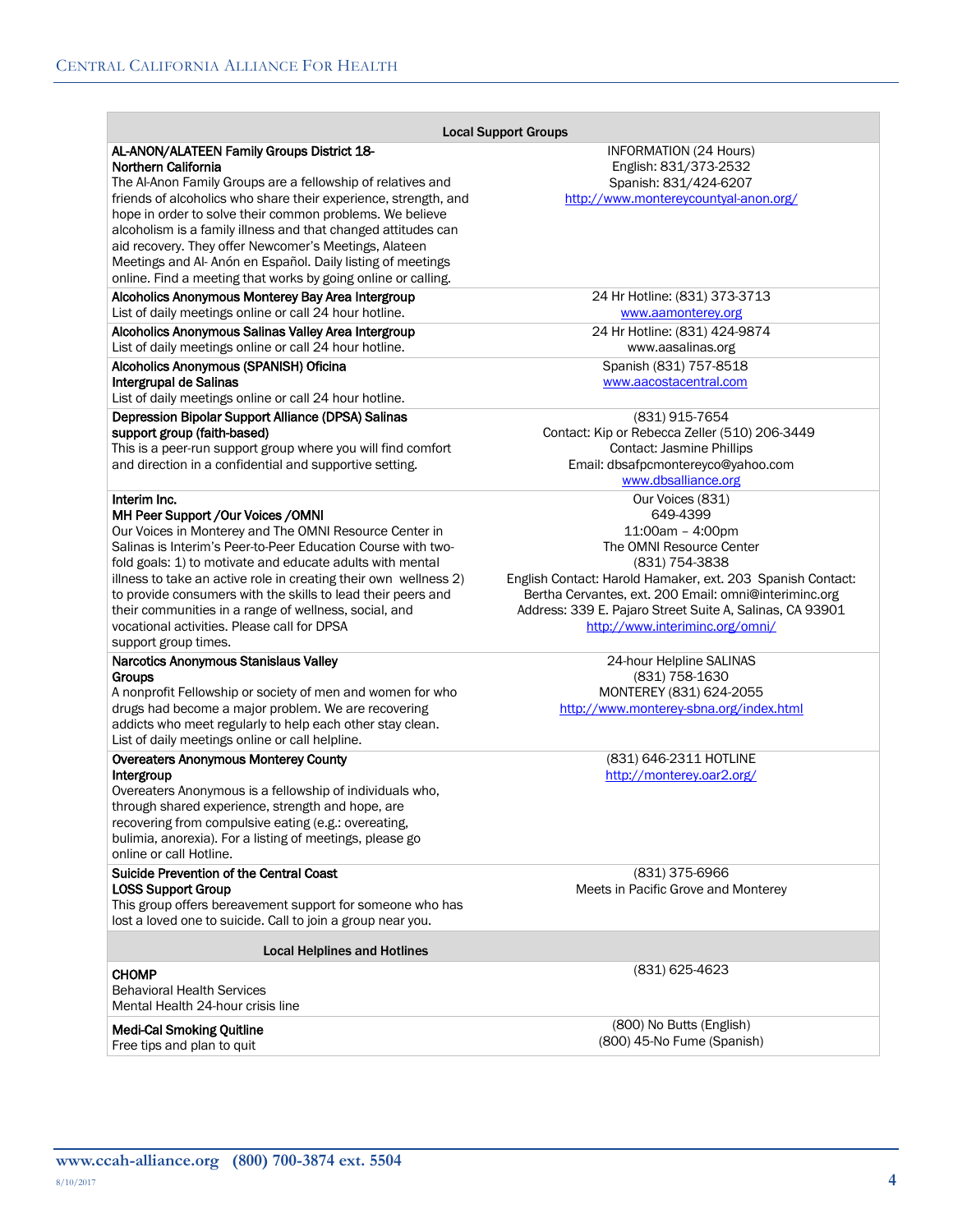| Monterey County Rape Crisis Center<br>24 hour crisis intervention services including counseling<br>with licensed therapists and registered Interns on a sliding<br>fee scale are offered for both individual appointments<br>and group therapy. Services are also available to parents,<br>spouse/partner, and children over the age 12 | 24 Hour Crisis Line<br>Monterey Peninsula (831) 375-4357<br>Salinas/South County (831) 424-4357<br>www.mtryrapecrisis.org |
|-----------------------------------------------------------------------------------------------------------------------------------------------------------------------------------------------------------------------------------------------------------------------------------------------------------------------------------------|---------------------------------------------------------------------------------------------------------------------------|
| Suicide Prevention of the Central Coast 24-Hour Suicide                                                                                                                                                                                                                                                                                 | 24 hour toll-free Suicide Crisis Line                                                                                     |
|                                                                                                                                                                                                                                                                                                                                         |                                                                                                                           |
| Crisis Line                                                                                                                                                                                                                                                                                                                             | (877) 663-5433 (1-877 ONE-LIFE)                                                                                           |
| Crisis line is available for anyone who is feeling suicidal or                                                                                                                                                                                                                                                                          | (831) 649-8008                                                                                                            |
| experiencing a crisis and in need of support. Line is                                                                                                                                                                                                                                                                                   |                                                                                                                           |
| anonymous and confidential with interpreters available.                                                                                                                                                                                                                                                                                 |                                                                                                                           |
|                                                                                                                                                                                                                                                                                                                                         | <b>National Helplines and Hotlines</b>                                                                                    |
| <b>California Youth Crisis Plan</b>                                                                                                                                                                                                                                                                                                     | (800) 843-5200                                                                                                            |
| California Coalition for Youth offers support,                                                                                                                                                                                                                                                                                          | http://www.youthcrisisline.org/                                                                                           |
| encouragement, and referrals to youth needing                                                                                                                                                                                                                                                                                           |                                                                                                                           |
| assistance or in crisis situations.                                                                                                                                                                                                                                                                                                     |                                                                                                                           |
|                                                                                                                                                                                                                                                                                                                                         |                                                                                                                           |
| Gay Lesbian Bisexual & Transgender                                                                                                                                                                                                                                                                                                      | Mon-Fri, 1PM-9PM Saturday 9AM-                                                                                            |
| <b>National Youth Talk Line</b>                                                                                                                                                                                                                                                                                                         | 2PM                                                                                                                       |
| A program of the GLBT National Help Center that offers                                                                                                                                                                                                                                                                                  | (800) 246-7743                                                                                                            |
| support encouragement & assistance in crisis situations to                                                                                                                                                                                                                                                                              | http://www.glbtnationalhelpcenter.org/tal kline/index.html                                                                |
| youth through age 25.                                                                                                                                                                                                                                                                                                                   |                                                                                                                           |
| Gay Lesbian Bisexual & Transgender National Hotline                                                                                                                                                                                                                                                                                     | Mon-Fri 1PM-9PM Saturday 9AM-                                                                                             |
| The Gay, Lesbian, Bisexual and Transgender (GLBT) National                                                                                                                                                                                                                                                                              | 2PM                                                                                                                       |
| Hotline provides telephone, online private one-to-one chat                                                                                                                                                                                                                                                                              | (800) 843-4564                                                                                                            |
| and email peer-support, as well as factual information and                                                                                                                                                                                                                                                                              | http://www.glbtnationalhelpcenter.org/ho tline/index.html                                                                 |
| local resources for cities and towns across the United States.                                                                                                                                                                                                                                                                          |                                                                                                                           |
| <b>Centers for Disease Control and Prevention</b>                                                                                                                                                                                                                                                                                       | (800) QUIT-NOW (800-784-8669)                                                                                             |
|                                                                                                                                                                                                                                                                                                                                         |                                                                                                                           |
| For support in quitting, including free quit coaching, a free                                                                                                                                                                                                                                                                           | http://www.cdc.gov/tobacco/                                                                                               |
| quit plan, free educational materials, and referrals to local                                                                                                                                                                                                                                                                           |                                                                                                                           |
| resources.                                                                                                                                                                                                                                                                                                                              |                                                                                                                           |
| Kristin Brooks Hope Center                                                                                                                                                                                                                                                                                                              | (800) 442-HOPE (4673)                                                                                                     |
| 24 hour crisis intervention hotline.                                                                                                                                                                                                                                                                                                    | http://www.hopeline.com/                                                                                                  |
| The National Domestic Violence Hotline                                                                                                                                                                                                                                                                                                  | (800) 799-7233                                                                                                            |
| Provide confidential, one-on-one support offering crisis                                                                                                                                                                                                                                                                                | (800) 787-3224 (TTY)                                                                                                      |
| intervention, options for next steps and direct connection to                                                                                                                                                                                                                                                                           | http://www.thehotline.org/ English &                                                                                      |
| sources for immediate safety. Available 24/7, 365 days/year                                                                                                                                                                                                                                                                             | Spanish                                                                                                                   |
| National Cancer Institute Smoking Quitline                                                                                                                                                                                                                                                                                              | (877) 44U-QUIT (877-448-7848)                                                                                             |
| The National Cancer Institute's trained counselors are                                                                                                                                                                                                                                                                                  | (Spanish and English)                                                                                                     |
| available to provide information and help with quitting in                                                                                                                                                                                                                                                                              |                                                                                                                           |
| English or Spanish, Monday - Friday, 8:00am to 8:00pm                                                                                                                                                                                                                                                                                   |                                                                                                                           |
| Eastern Time                                                                                                                                                                                                                                                                                                                            |                                                                                                                           |
|                                                                                                                                                                                                                                                                                                                                         |                                                                                                                           |
| <b>National Suicide Prevention Lifeline</b>                                                                                                                                                                                                                                                                                             | English: (800) 273-TALK (8255)                                                                                            |
| 24 hours a day hotline. Calls are transferred to trained                                                                                                                                                                                                                                                                                | Spanish: (888) 628-9454                                                                                                   |
| counselors in over 130 States. This service has a new feature                                                                                                                                                                                                                                                                           | http://www.suicidepreventionlifeline.org/                                                                                 |
| for veterans.                                                                                                                                                                                                                                                                                                                           |                                                                                                                           |
| National Teen Runaway Hotline                                                                                                                                                                                                                                                                                                           | (800) RUNAWAY (800-786-2929)                                                                                              |
| A 24-hour crisis line. The mission of the National Runaway                                                                                                                                                                                                                                                                              | http://www.1800runaway.org/                                                                                               |
| Safeline (NRS) is to help keep America's runaway, homeless                                                                                                                                                                                                                                                                              |                                                                                                                           |
| and at-risk youth safe and off the streets.                                                                                                                                                                                                                                                                                             |                                                                                                                           |
| Peer to Peer Crisis Teen Line                                                                                                                                                                                                                                                                                                           | (800) 852-8336                                                                                                            |
| Talk line from 6pm - 10 pm                                                                                                                                                                                                                                                                                                              | http://teenlineonline.org                                                                                                 |
| <b>Suicide Hotline</b>                                                                                                                                                                                                                                                                                                                  | (800) SUICIDE (800-784-2433)                                                                                              |
| <b>Toll Free</b>                                                                                                                                                                                                                                                                                                                        |                                                                                                                           |
| The Trevor Project                                                                                                                                                                                                                                                                                                                      | (866) 4-U-TREVOR (866-488-7386)                                                                                           |
| This is a free and confidential suicide prevention and crisis                                                                                                                                                                                                                                                                           | www.thetrevorhelpline.org                                                                                                 |
| help line for gay and questioning youth that offers hope and                                                                                                                                                                                                                                                                            |                                                                                                                           |
| someone to talk to 24 hours a day.                                                                                                                                                                                                                                                                                                      |                                                                                                                           |
|                                                                                                                                                                                                                                                                                                                                         |                                                                                                                           |